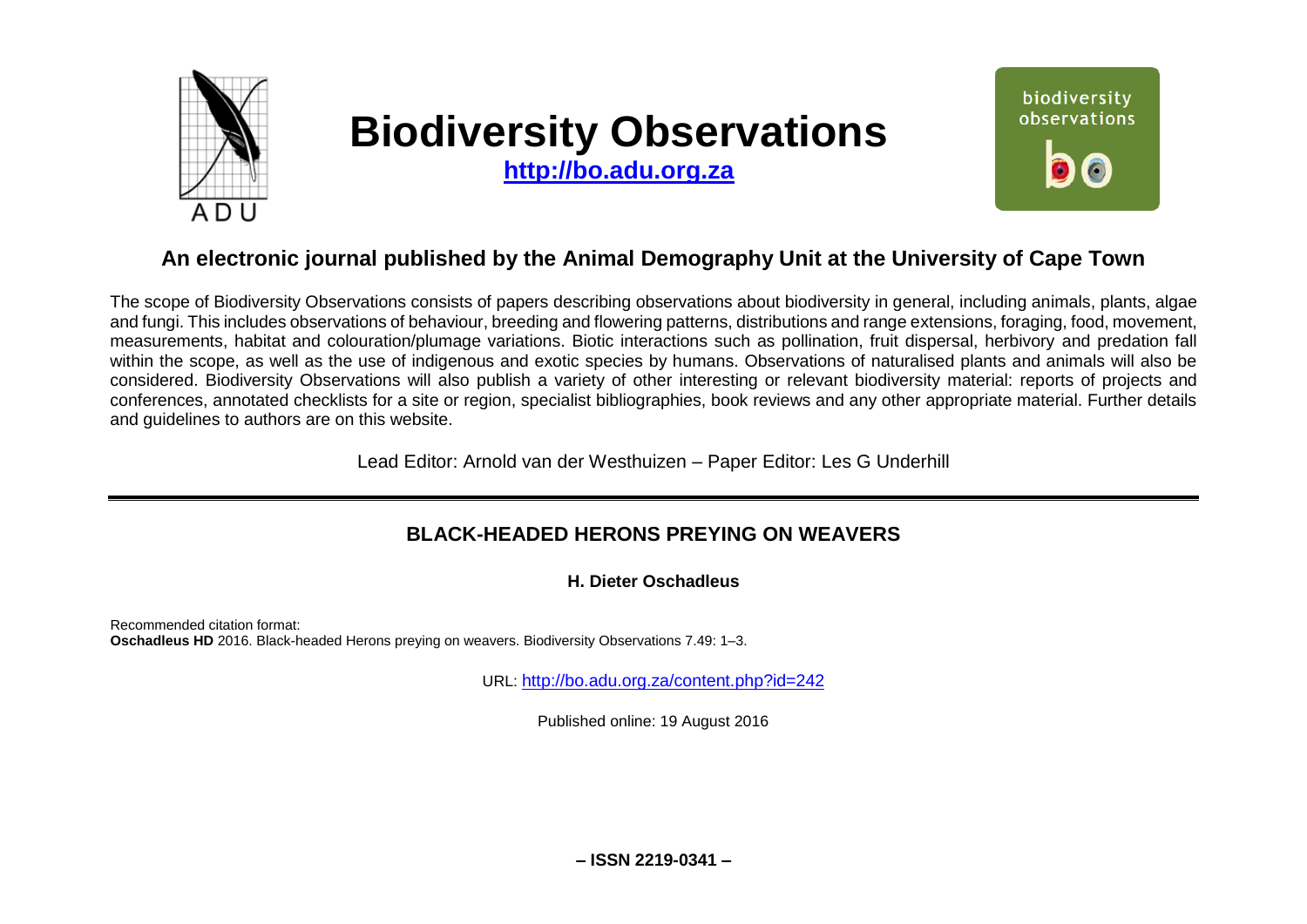### **AFRING NEWS / PREDATION**

## **BLACK-HEADED HERONS PREYING ON WEAVERS**

*H. Dieter Oschadleus*

Animal Demography Unit, Department of Biological Sciences, University of Cape Town, Rondebosch, 7701 South Africa

Email: doschadleus@gmail.com

#### **Summary**

Herons occasionally prey on birds, both adults and nestlings, in an opportunistic manner. This short note reports on a Black-headed Heron *Ardea melanocephala* that killed a Cape Weaver *Ploceus capensis* in a mist-net, but did not manage to extract it from the net. This is the first confirmed report of a Black-headed Heron killing a Cape Weaver. Other records of this heron preying on weavers are listed.

#### **Attempted predation event**

On 6 August 2016 Campbell Fleming and I were ringing at Frogmore, Cape Town (34° 04'S 18°27'E). One line of mist-nets was placed along a road running through a reed-bed, where weavers and warblers in particular are caught. A second line of nets was placed on the other side of the reeds next to a small field of thick grass.

At about 9.15 I heard a weaver distress-calling in the net. Most birds are quiet when they have flown into a net, but some individuals give distress calls, especially if two birds are close together in the net. The weaver called for about a minute and then was quiet. When first heard, I was busy measuring a bird; as soon as I finished, I went to the net. I was surprised to see a Black-headed Heron fly up from the grass next to the net, but did not immediately connect the heron's presence to the net. Ringers are generally alert to small raptors, mongooses, domestic cats and coucals as predators to be monitored at ringing sessions (de Beer et al. 2001). At the net I saw a dead Cape Weaver (immature male), which had clearly been killed by the heron. Because there were no other birds in the net, I decided to get my camera before taking out the dead bird.

From my car, I saw the heron flying from a nearby tree back to the net, and decided to watch from a few hundred metres distance (Figures 1 & 2). The heron pecked at the weaver and tried to pull it out from the net. It released after pulling and then tried again. For the next 10-15 minutes the same behaviour was repeated while I took a few photos. A second heron flew over and perched on a nearby telephone post but did not come down for several minutes.



**Fig. 1.** The Black-headed Heron returning to the Cape Weaver (circled in red) that it had killed in a mist-net earlier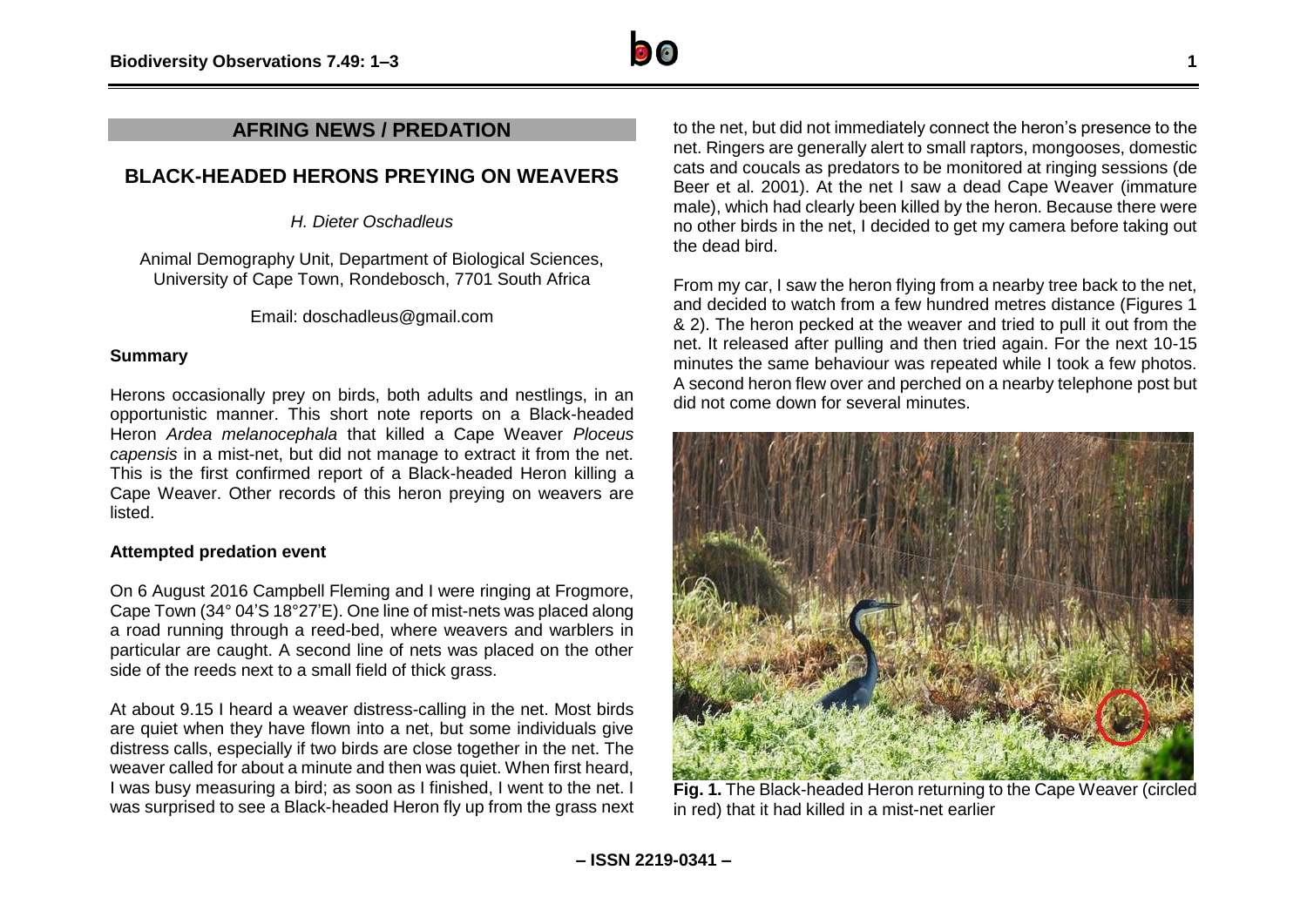



**Fig. 2.** The Black-headed Heron tugging at the Cape weaver that it had killed in a mist-net earlier

When the second heron did fly down to the grass, I approached the net and both herons flew away and were not seen again. At the net, the dead weaver had been decapitated, but both body and head were still entangled in the net.

#### **Commentary on this event**

This event is exceptional. 1890 birds of 28 species have been ringed and recaptured at the Frogmore site between 23 July 2008 and 6 August 2016 with no losses due to predators. The top species caught here are Southern Masked Weaver *Ploceus velatus* (489), Common Waxbill *Estrilda astrild* (338), and Cape Weaver (293). Herons are occasionally seen in the area, but had not been seen near the nets

previously. Nevertheless, ringers should now add the large herons to the list of species considered as potential threats at ringing sites (de Beer et al. 2001).

#### **The Black-headed Heron as a predator of weavers**

The Black-headed Heron has been recorded as preying on at least three weaver species, either on adults or as nest predators.

#### 1. Red-billed Quelea *Quelea quelea*

There are many records of Black-headed Heron predation on the Redbilled Quelea, both on adults (Leuthold & Leuthold 1972, Lourens 1963) and chicks and juveniles in breeding colonies (e.g. Becker & Amir 1993, Lourens 1963, Thiollay 1975).

#### 2. Red-collared Widowbird *Euplectes ardens*

There is a record of a Black-headed Heron stabbing at a nest of Redcollared Widowbird in East Africa (Brown et al.1982), with no further details given. The heron may have heard chicks calling in the nest.

#### 3. Yellow-crowned Bishop *Euplectes afer*

Black-headed Heron pellets contained remains, presumably feathers, of a male Yellow-crowned Bishop (Anon. 1963).

#### 4. Unidentified birds that could be weavers

There is one record of a Black-headed Heron that hunted (presumably speared) a bird perched in a tree near Wilderness National Park, where the prey appeared to be a Cape Weaver (Hiscock 2011). Nel (1964) found yellow feathers in some Black-headed Heron pellets, which were thought to belong to young weavers. Little et al. (2015) listed the Black-headed Heron as a potential nest predator on grassland birds including the Long-tailed Widow *Euplectes progne*, but this has not been confirmed as a prey item for this heron.